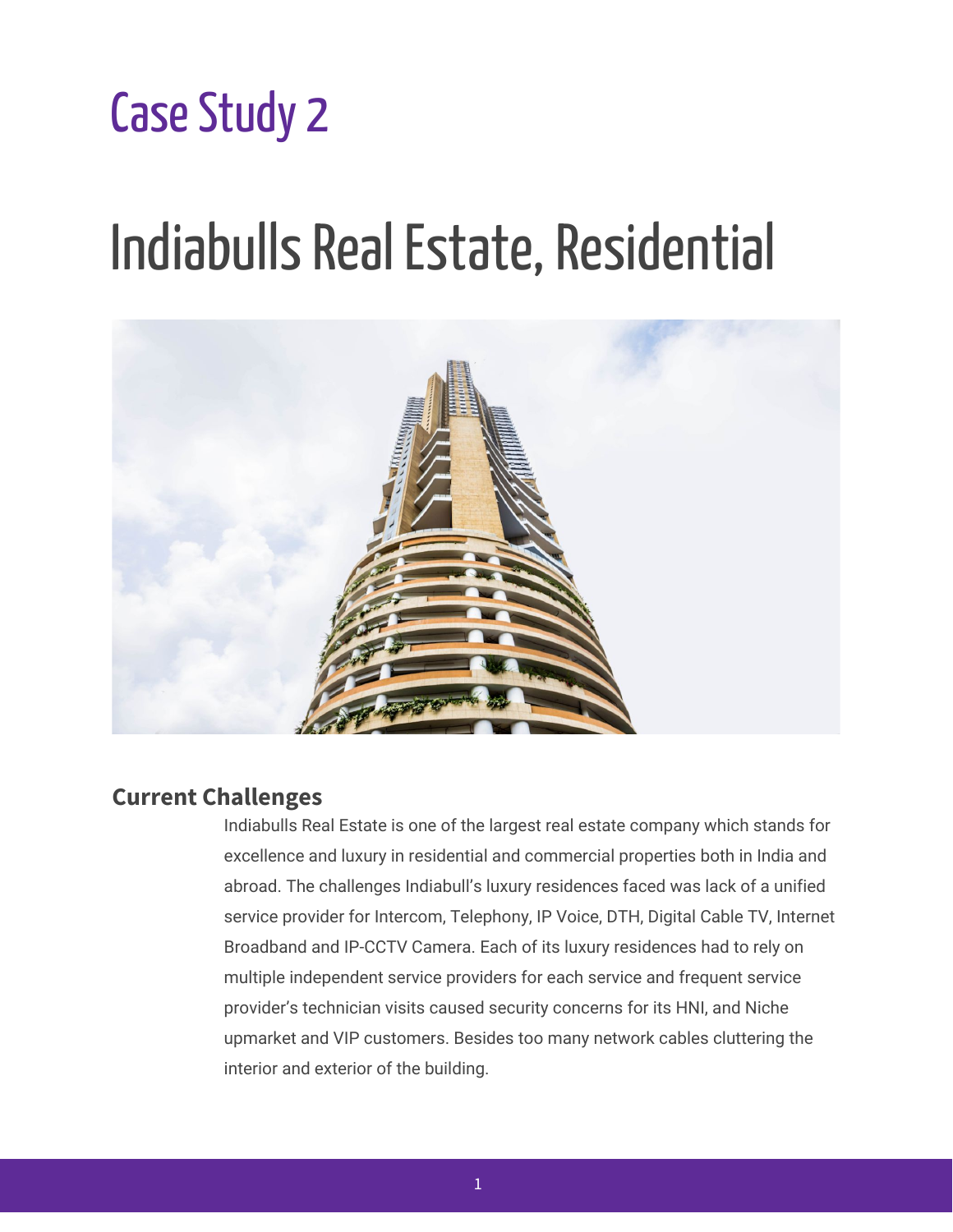#### **The Need**

Indiabulls Real Estate needed a single unified platform which can deliver Intercom, Telephony, IP Voice, DTH, Digital Cable TV, Internet Broadband and IP-CCTV Camera in a single fiber to the residences. Indiabulls Real Estate selected One Touch Infratel to execute this one unified service provider platform FTTH) with simplified payment gatway

## **Solution Provided**

Indiabulls Real Estate residential towers in lower Parel and Worli in Mumbai and in Panvel, Thane having huge townships is served by One Touch Infratel's best telecom infrastructure and next-generation network with the unified service provider platform for Voice, data, and Video under FTTH since 2016.

#### **Summary**

Today, Indiabulls Greens, Panvel, Indiabulls BLU, Lower Parel and Indiabulls Sky, Worli rely on One Touch Infratel FTTH platform to satisfy its high end customers bandwidth and video content requirements. Also Indiabulls Sky and Indiabulls Blu have all the above services and additionally IP Video Door Phones. (IP-VDP) which secures their families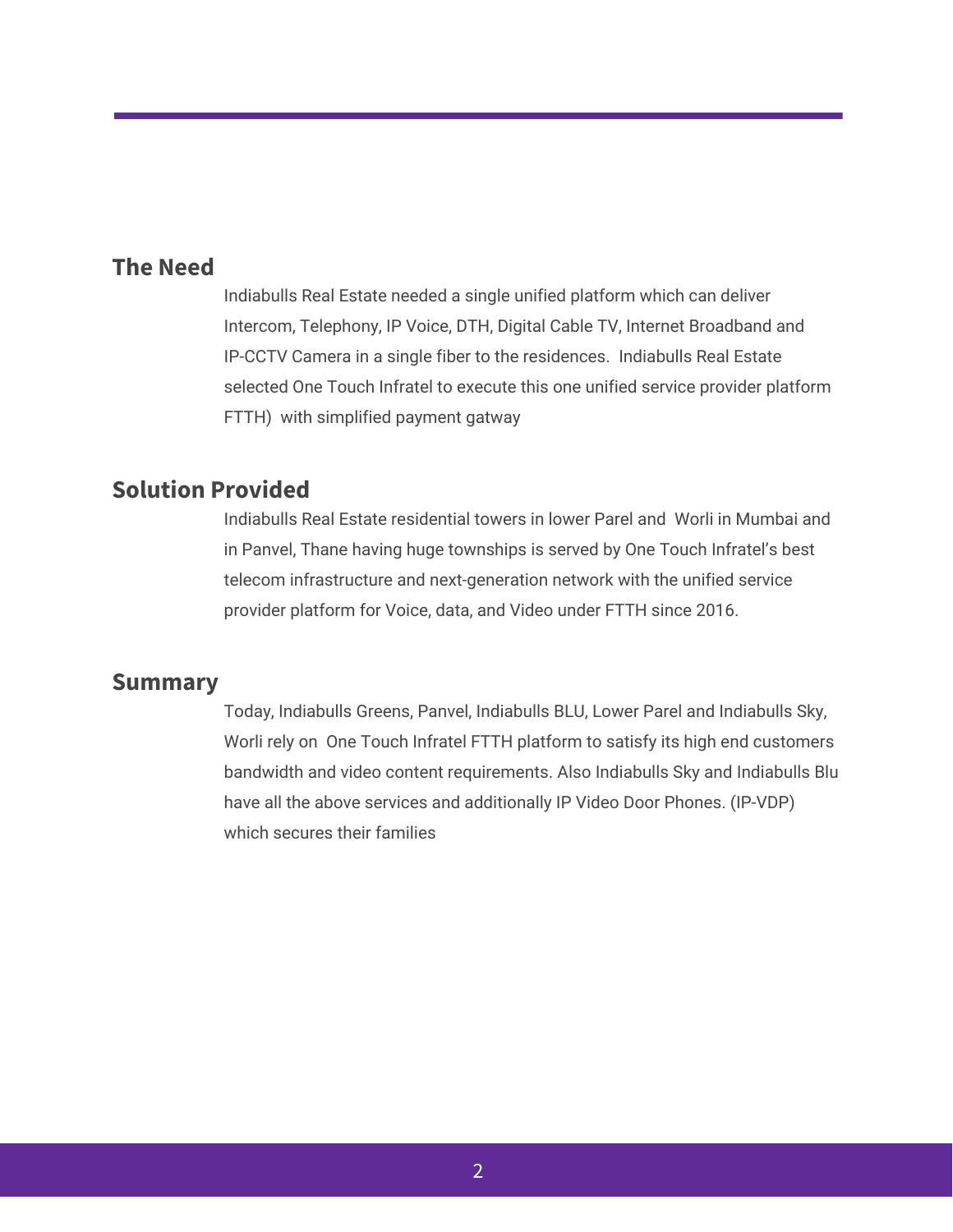| Indiabulls Greens, Panvel, Indiabulls BLU, Lower Parel |
|--------------------------------------------------------|
| and Indiabulls Sky, Worli                              |

**FTTH PLATFORM SERVICES PROVIDED**

| A              | <b>VIDEO SERVICES</b>                   |
|----------------|-----------------------------------------|
| 1              | <b>CABLE TV - LOCAL FEED</b>            |
| $\overline{2}$ | <b>HITS PLATFORM</b>                    |
| 3              | <b>AIRTEL DIGITAL - DTH</b>             |
| 4              | <b>TATA SKY - DTH</b>                   |
| 5              | <b>VIDEOCON D2H - DTH</b>               |
|                |                                         |
| B.             | <b>VOICE SERVICES</b>                   |
|                | <b>IP - EPABX SERVICES -</b>            |
| 1              | <b>STANDALONE</b>                       |
|                | <b>ANALOG EPABX SERVICES -</b>          |
| $\overline{2}$ | <b>STANDALONE</b>                       |
| 3              | <b>BSNL &amp; EPABX - TELEPHONE</b>     |
| 4              | AIRTEL & IP- EPABX - TELEPHONE          |
| 5              | MTNL & IP- EPABX - TELEPHONE            |
| 6              | <b>TATA &amp; IP- EPABX - TELEPHONE</b> |
|                |                                         |
| $\mathbf C$    | <b>DATA SERVICES</b>                    |
| 1              | AIRTEL BROADBAND - HIGHSPEED            |